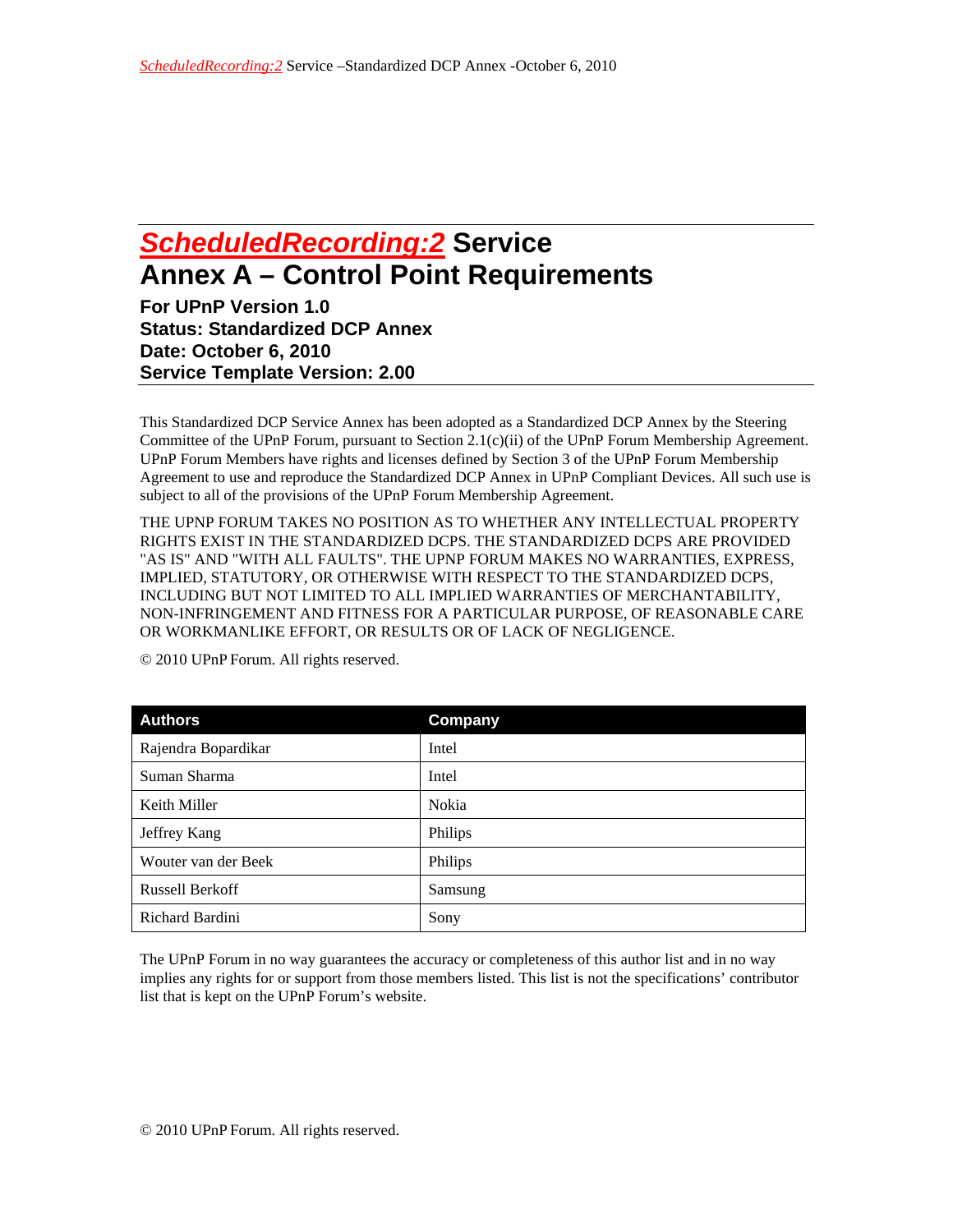## **Contents**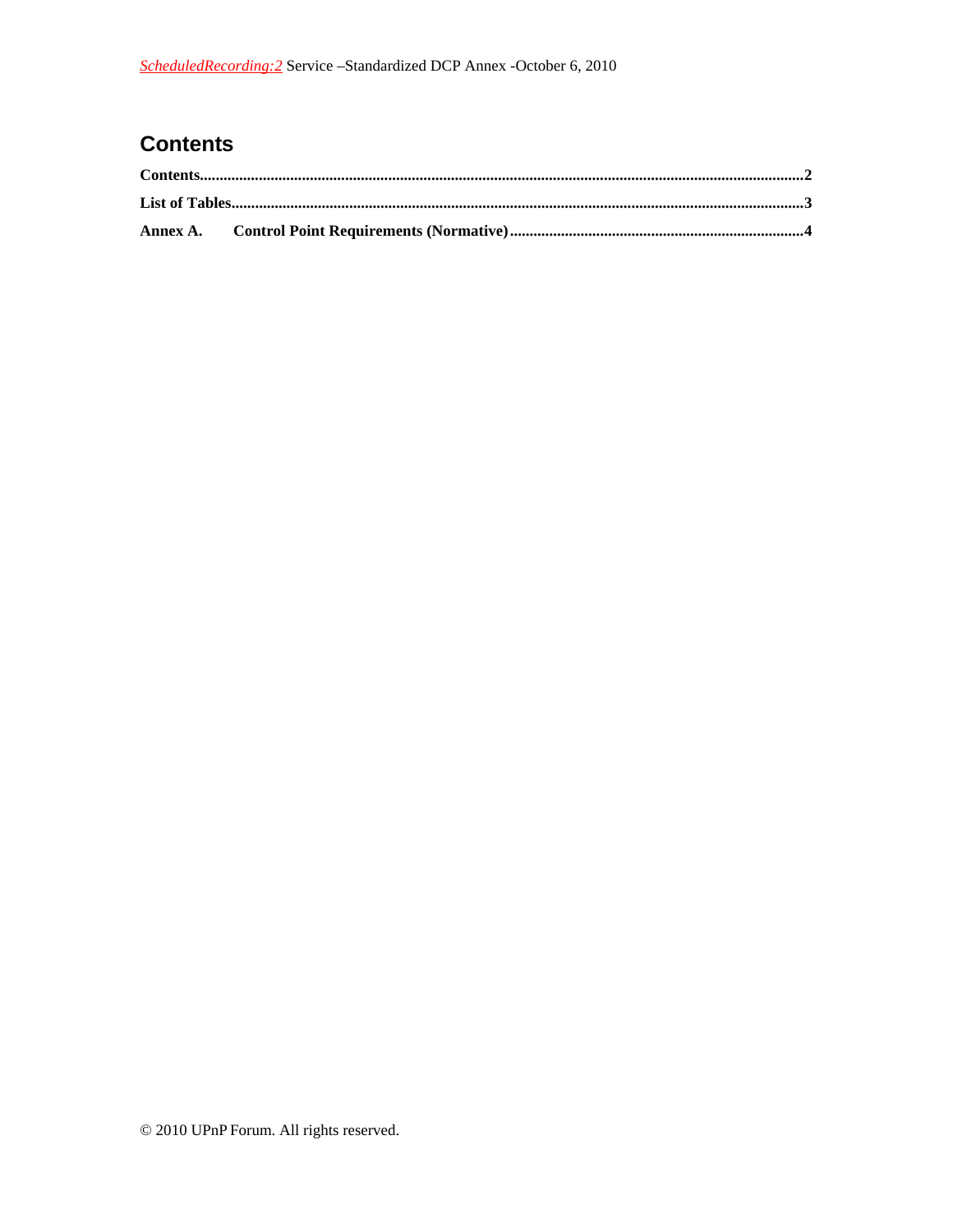## **List of Tables**

Table A-1: Actions for ScheduledRecording:2 Service ........................................................................ 4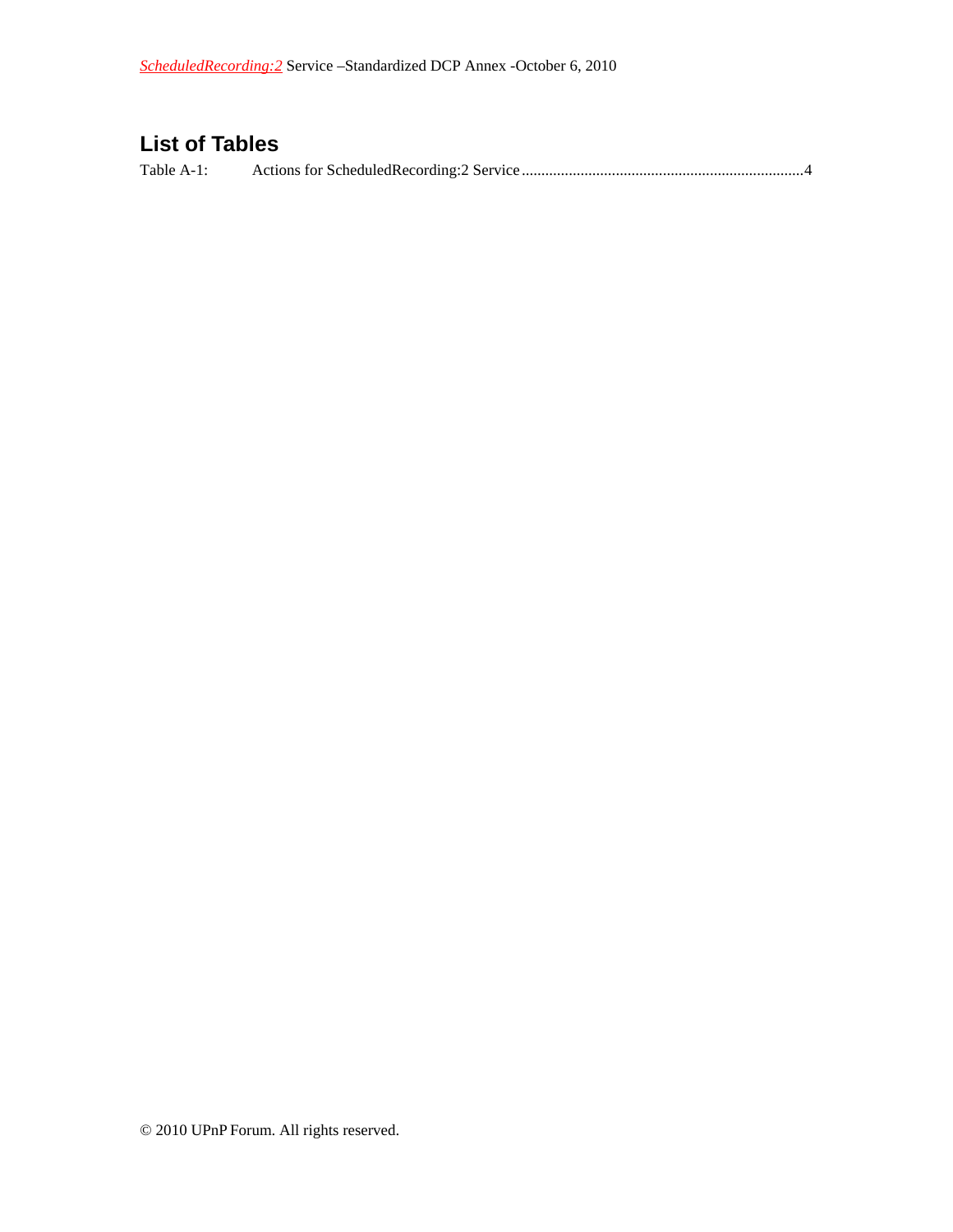## **Annex A. Control Point Requirements (Normative)**

This Annex lists the actions that a Control Point implementation that seeks certification as a UPnP Certified *ScheduledRecording:2* Control Point must be capable of invoking.

The following table amends Table 2-6 Actions to add Control Point requirements, and hence supersedes Table 2-6 Actions.

| <b>Name</b>                                               | R/O <sup>1</sup> | <b>Control</b><br>Point R/O <sup>2</sup> |
|-----------------------------------------------------------|------------------|------------------------------------------|
| <b>GetSortCapabilities</b>                                | $\boldsymbol{R}$ | 0                                        |
| GetPropertyList()                                         | $\boldsymbol{R}$ | $\overline{\Omega}$                      |
| GetAllowedValues()                                        | $\overline{R}$   | $R^3$                                    |
| GetStateUpdateID()                                        | $\boldsymbol{R}$ | $\bm{O}$                                 |
| <b>BrowseRecordSchedules()</b>                            | $\overline{R}$   | $R^3$                                    |
| <b>BrowseRecordTasks()</b>                                | $\overline{R}$   | $R^3$                                    |
| CreateRecordSchedule()                                    | $\overline{R}$   | $R^3$                                    |
| DeleteRecordSchedule()                                    | $\underline{R}$  | $\overline{\Omega}$                      |
| GetRecordSchedule()                                       | $\overline{R}$   | $\overline{\bm{o}}$                      |
| EnableRecordSchedule()                                    | $\mathcal{Q}^4$  | $\overline{\Omega}$                      |
| DisableRecordSchedule()                                   | $\mathcal{Q}^4$  | $\boldsymbol{o}$                         |
| DeleteRecordTask()                                        | $\bm{O}$         | $\overline{\Omega}$                      |
| GetRecordTask()                                           | $\overline{R}$   | $\overline{\bm{o}}$                      |
| EnableRecordTask()                                        | $\mathcal{Q}^5$  | O                                        |
| DisableRecordTask()                                       | $\mathcal{Q}^5$  | $\overline{\bm{o}}$                      |
| ResetRecordTask()                                         | $\mathcal{Q}^5$  | $\overline{\Omega}$                      |
| GetRecordScheduleConflicts()                              | $\mathcal{Q}^6$  | $\overline{\bm{o}}$                      |
| GetRecordTaskConflicts()                                  | $O^7$            | $\bm{O}$                                 |
| Non-standard actions implemented by a UPnP vendor go here | $\overline{X}$   | $\overline{X}$                           |

**Table A-1: Actions for ScheduledRecording:2 Service** 

 $\overline{a}$ 

<sup>&</sup>lt;sup>1</sup> For a device this column indicates whether the action MUST be implemented or not, where  $R =$ REQUIRED, *O* = OPTIONAL, *CR* = CONDITIONALLY REQUIRED, *CO* = CONDITIONALLY OPTIONAL,  $\underline{X}$  = Non-standard, add  $\underline{-D}$  when deprecated (e.g.,  $\underline{R-D}$ ,  $\underline{O-D}$ ).

 $2^{2}$  For a control pont this column indicates whether a control point MUST be capable of invoking this action, where  $R = REQUIRED$ ,  $Q = OPTIONAL$ ,  $CR = CONDITIONALLY REQUIRED$ ,  $CO =$ CONDITIONALLY OPTIONAL,  $\underline{X}$  = Non-standard, add  $\underline{D}$  when deprecated (e.g.,  $\underline{R-D}$ ,  $\underline{O-D}$ ).